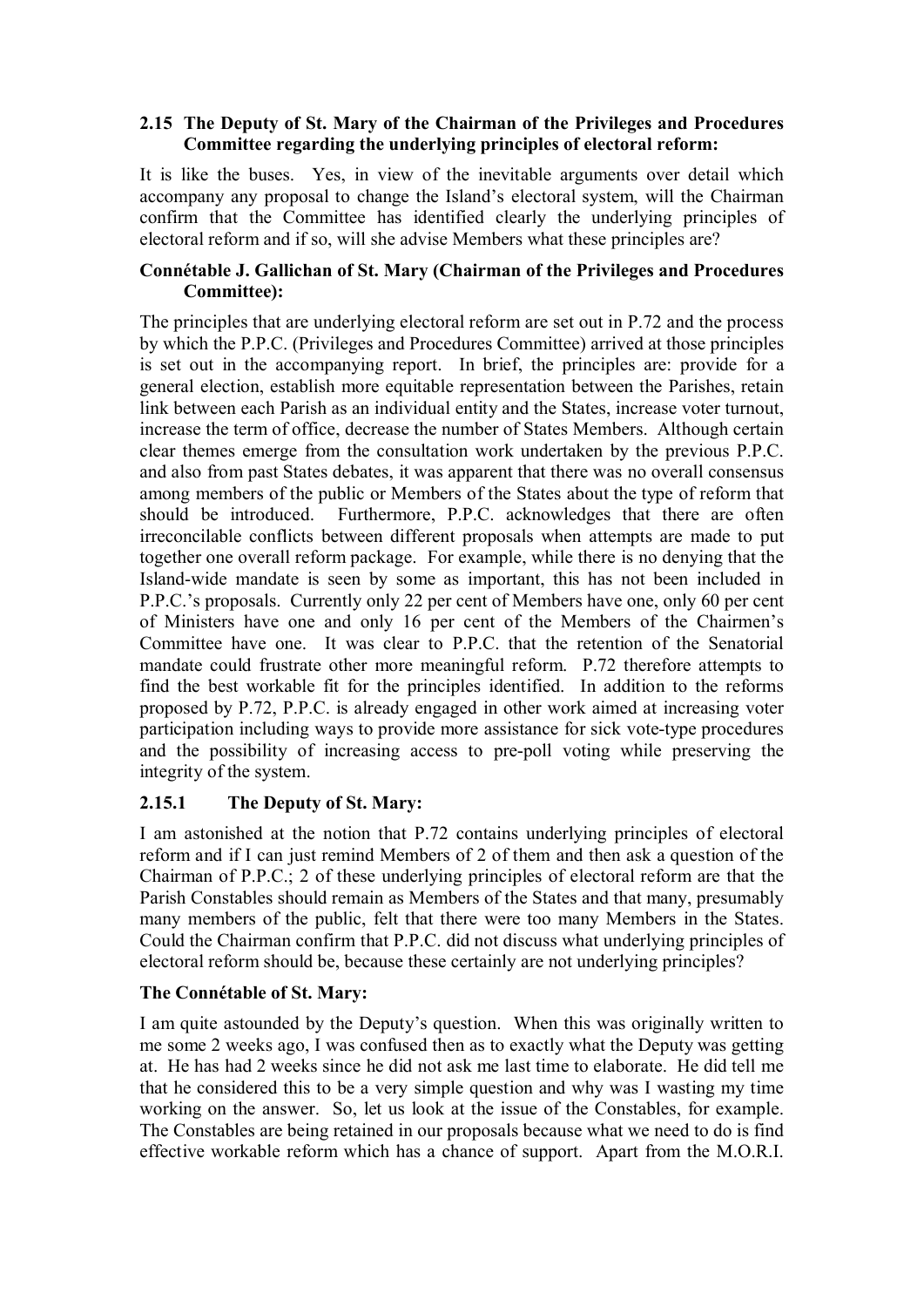(Market and Opinion Research International Limited) poll which showed there was support for ...

# **The Deputy Bailiff:**

I think, for me, Chairman, the question was simply whether you had in fact discussed any underlying principles, so I would have thought either a yes or a no.

## **The Connétable of St. Mary:**

The present P.P.C. committee reviewed all the work undertaken by the previous and did discuss and came forward with this proposition.

## **The Deputy of St. Mary:**

I am sorry, that is not an answer to my question.

## **The Deputy Bailiff:**

I will come back to it, Deputy. Senator Syvret?

## **2.15.2 Senator S. Syvret:**

If I could help the Chairman of P.P.C. For example, one of the rudimentary and obvious underlying principles of electoral reform anybody would look at would be the question of proportionality per the number of elected representatives in the Chamber in respect of the number of seats there are. That is a fundamental underlying principle. On that basis, I find it difficult to imagine that the P.P.C. did consider those type of principles, given that they have come forward with an anti-democratic set of proposals that flies in the face of the principle in that they are seeking to keep the 12 Constables in the States, some of whom represent microscopic constituencies, so there is a great deal of disproportionality there and remove the most democratically accountable Members of the States.

## **The Deputy Bailiff:**

So the question is, Senator?

#### **Senator S. Syvret:**

The question is did the Chairman and Committee consider those underlying principles such as the proportionality of representation?

## **The Connétable of St. Mary:**

Yes, I made it clear in my answer, I believe, that one of the things we were looking at was to establish more equitable representation. I also said quite clearly that there were sometimes irreconcilable conflicts between what member of the public and others said they required and how they could be achieved and, as has been stated, P.P.C. did discuss this and attempted to find the best workable fit.

## **The Deputy Bailiff:**

Right, the final question, I am afraid, from Deputy of St. Mary will then bring things to an end. Deputy of St. Mary? Unless you want to defer to Deputy Southern?

## **2.15.3 The Deputy of St. Mary:**

No, thank you. I have got a very good question of my own. No, I would just like to ask a specific question which follows on really from Senator Syvret's. What comment would the Chairman of P.P.C. make when you consider that the Constable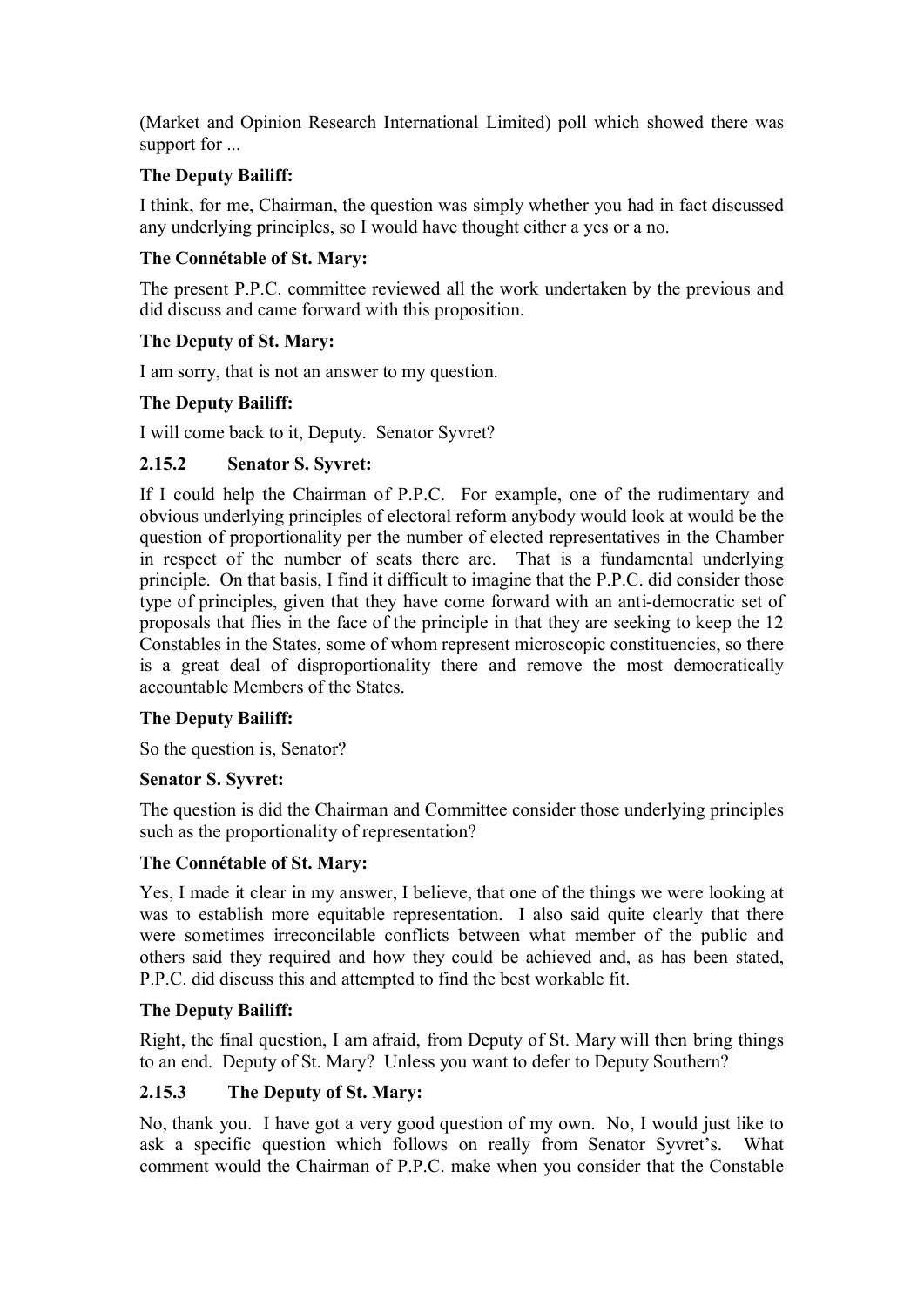of St. Helier represents, I think, 15,000-odd electors and the Constable of St. Mary, just so happens, represents a very, very... in fact a 10-fold smaller number and how does that square with the principle of proportionality?

## **The Connétable of St. Mary:**

Firstly, currently of course so does the Deputy of St. Mary represent the same number of people. **[Laughter]** 

## **The Deputy of St. Mary:**

St. Helier has 10 Deputies.

# **The Connétable of St. Mary:**

Yes, there are anomalies. One of the ways to address the anomaly is by the creation of constituencies which even out different boundaries for the election of Deputies because, for example ...

## **The Deputy of St. Mary:**

Are we looking forward to the creation of Super Constables?

## **The Connétable of St. Mary:**

I was not aware I was giving way. One of the underlying principles is the retention of the important Parish link. That is an extremely vital thing that came out in the consultation. The link between the Parishes is currently in some Parishes between the Constable and the Deputies and, in some cases, simply between the Constables where the Deputies have different constituencies. There is not necessarily the same clear link although many Deputies do play an active role in Parish life of course. So there are different ways that this imbalance needs to be addressed. Retaining a link with the Parishes, I think, is vital and was shown to be vital in our research in one form or another. I still do not give way, but I think I have said enough.

## **The Deputy Bailiff:**

Very well, I am afraid that brings question time to an end. So then we ...

## **Deputy G.P. Southern:**

May I request that the House considers suspending Standing Orders? We have got one question left, it would seem appropriate.

## **The Deputy Bailiff:**

I fear the Bailiff ruled on the last occasion that that could not be done, Deputy.

## **Deputy G.P. Southern:**

I do not believe I heard the Bailiff saying that could not be done. We are awaiting the institution to our question time in order to finish questions and get proper answers. In principle, I would have thought we could have dealt with one more question.

## **The Deputy Bailiff:**

Yes, I am afraid I am advised by the Greffier that is exactly what the Bailiff ruled. Very well, so we have to move on ...

## **The Deputy of St. John:**

On a point of clarification, as you are Bailiff designate **[Laughter]** could you not waive the rule?